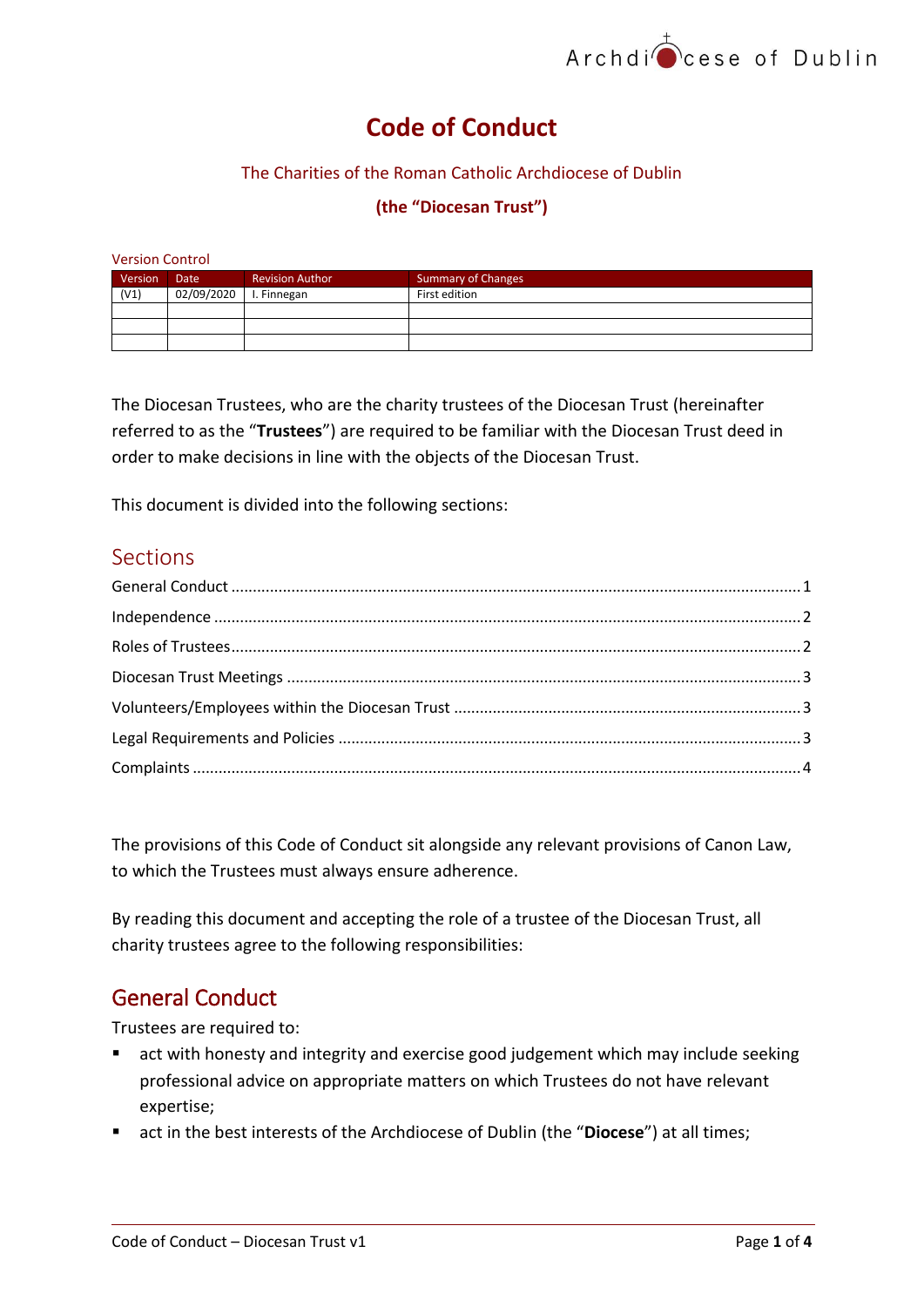

- demonstrate selflessness by taking decisions solely in the best interests of the Diocese. A Trustee should not act in order to gain financial or other material benefit for himself or family or friends;
- $\blacksquare$  be objective decisions should be taken solely on their merit;
- **•** be aware of the duty to conform to the highest standards of probity;
- be accountable for decisions and actions and submit to whatever scrutiny is appropriate;
- be as open as possible about all the decisions and actions that are taken. Trustees should give reasons for their decisions and restrict information only when the wider public interest clearly demands;
- **P** promote and support these principles by leadership and example; and
- **•** commit to fairness in all their dealings.

## <span id="page-1-0"></span>Independence

- **Trustees are required to act independently, particularly in relation to assets, property,** legal and regulatory obligations;
- **Trustees should conduct themselves with integrity and in a manner which does not** damage or undermine the reputation of the Diocese or its volunteers and employees. More specifically, Trustees:
	- should not place themselves under any financial or other obligation to outside individuals or organisations that might seek to influence them in the performance of their duties; and
	- must avoid actual impropriety and any appearance of improper behaviour.
- Trustees must not act in order to gain financial or other benefits for themselves or for any persons connected to them such as their family, their friends, or any organisation that they own, manage or work for;
- **Trustees should avoid accepting gifts and hospitality that might reasonably be thought** to influence them in carrying out their role as Trustee. Any gifts or hospitality received in any connection to the Diocesan Trust should not exceed the value of €500 and should be declared by completing the 'receipt of gift' confirmation form.

# <span id="page-1-1"></span>Roles of Trustees

Trustees should:

- Understand and perform their roles and responsibilities to the best of their abilities at all times. New Trustees will receive training and periodic Trustee training will be provided to all Trustees; and
- Be prepared to provide adequate time and commitment as required to fulfil the role of Trustee, adequately preparing for meetings and participating in committees and special events when required.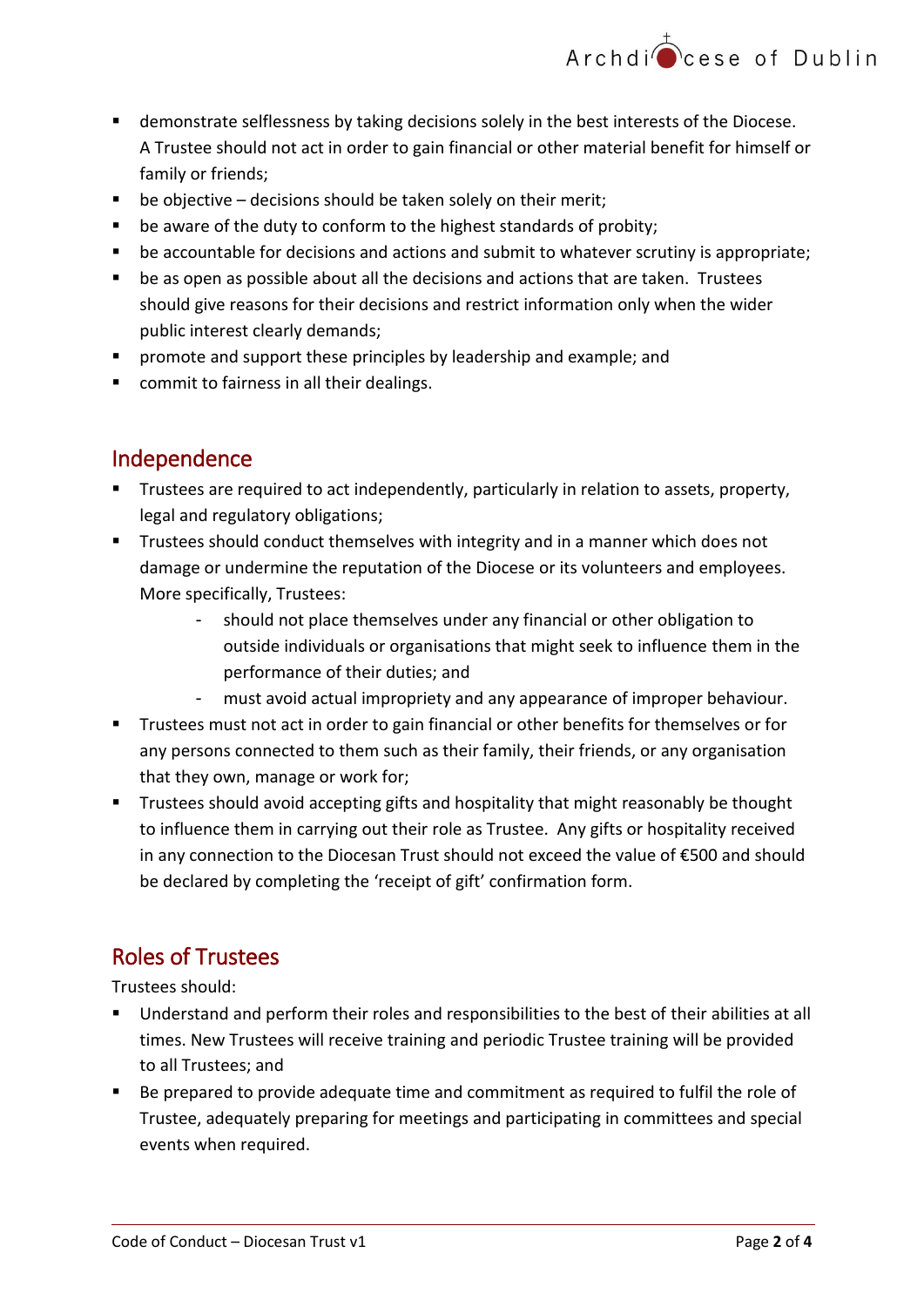# <span id="page-2-0"></span>Diocesan Trust Meetings

Trustees should:

- Aim to attend all meetings, contribute appropriately and effectively, and avoid dominating the contributions of others;
- Always respect the authority of the person chairing the meeting;
- **Bring a fair and open-minded view to all discussions of the Trustees, maintain a** respectful balance between speaking and listening, treating different views with respect, and ensuring that all decisions are made in the best interests of the Diocese;
- **Bring a genuinely independent perspective to enhance decision-making;**
- Ensure their contributions are informed and impartial when presenting views on topics in meetings, while listening to and respecting the input and experience of other Trustees.

# <span id="page-2-1"></span>Volunteers/Employees within the Diocesan Trust

Trustees should:

- Aim to support employees and volunteers in carrying out their duties and always, in terms of their conduct, serve as an example of how everyone in the Diocese should conduct themselves in order to reflect the values of the Diocese;
- Work considerately and fairly with everyone in a way that respects diversity, different roles and boundaries and avoids giving offence;
- Accept and respect the difference in roles between the Trustees on the one hand and employees and volunteers on the other, ensuring that the Trustees, employees and volunteers work effectively and cohesively for the benefit of the Diocese and develop a mutually supportive and loyal relationship by:
	- respecting management arrangements and avoiding any actions that might undermine such arrangements;
	- not interfering in the performance by employees or volunteers of duties delegated to them within the Diocese while ensuring that employees and volunteers working for the Diocese are held to account, as appropriate.

# <span id="page-2-2"></span>Legal Requirements and Policies

Trustees must:

- Act in accordance with the trust deed governing the Diocesan Trust and ensure that the Diocese complies with all applicable laws including charity law, health and safety law, data protection law and employment law;
- **Promote and preserve the obligations of confidentiality about sensitive trust matters.** However, the requirement for confidentiality may not apply if it becomes necessary for the Trustee to inform the Charities Regulator or any other statutory body about any